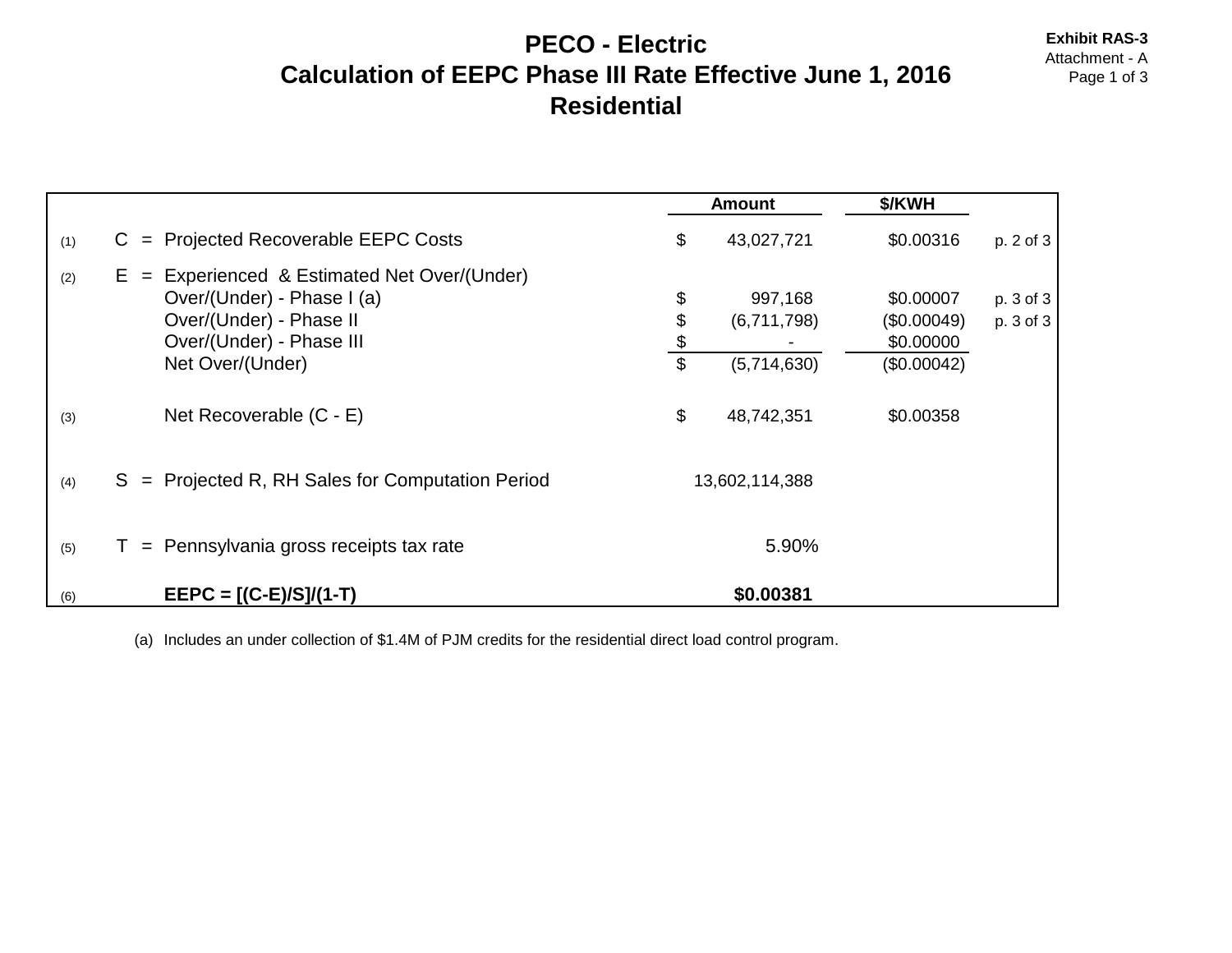# **PECO** Exhibit RAS-3<br> **Exhibit RAS-3**<br>
Attachment - A **Phase III Energy Efficiency and Conservation Plan Phase III Energy Efficiency and Conservation Plan** Plan **C-Factor Calculation**

| <b>Residential - C-Factor</b>                 |     |                     |  |  |  |  |
|-----------------------------------------------|-----|---------------------|--|--|--|--|
|                                               |     | <b>Expenditures</b> |  |  |  |  |
| EE&C Recovery - Phase III (2016-2017)         |     | \$43,594,661        |  |  |  |  |
| Less Embedded EE&C Labor <sup>(1)</sup>       | \$. | 1,027,740           |  |  |  |  |
| Plus Statewide Evaluator <sup>(2)</sup>       |     | 460,800             |  |  |  |  |
| <b>Total EE&amp;C and Statewide Evaluator</b> |     | \$43,027,721        |  |  |  |  |
| <b>Estimated Sales - kWh</b>                  |     | 13,602,114,388      |  |  |  |  |

 $<sup>(1)</sup>$ Adjustment for the costs of embedded employees working on Phase III EE&C</sup>

<sup>(2)</sup> Statewide Evaluator costs based on estimated Phase II spend prorated to 5 years for Phase III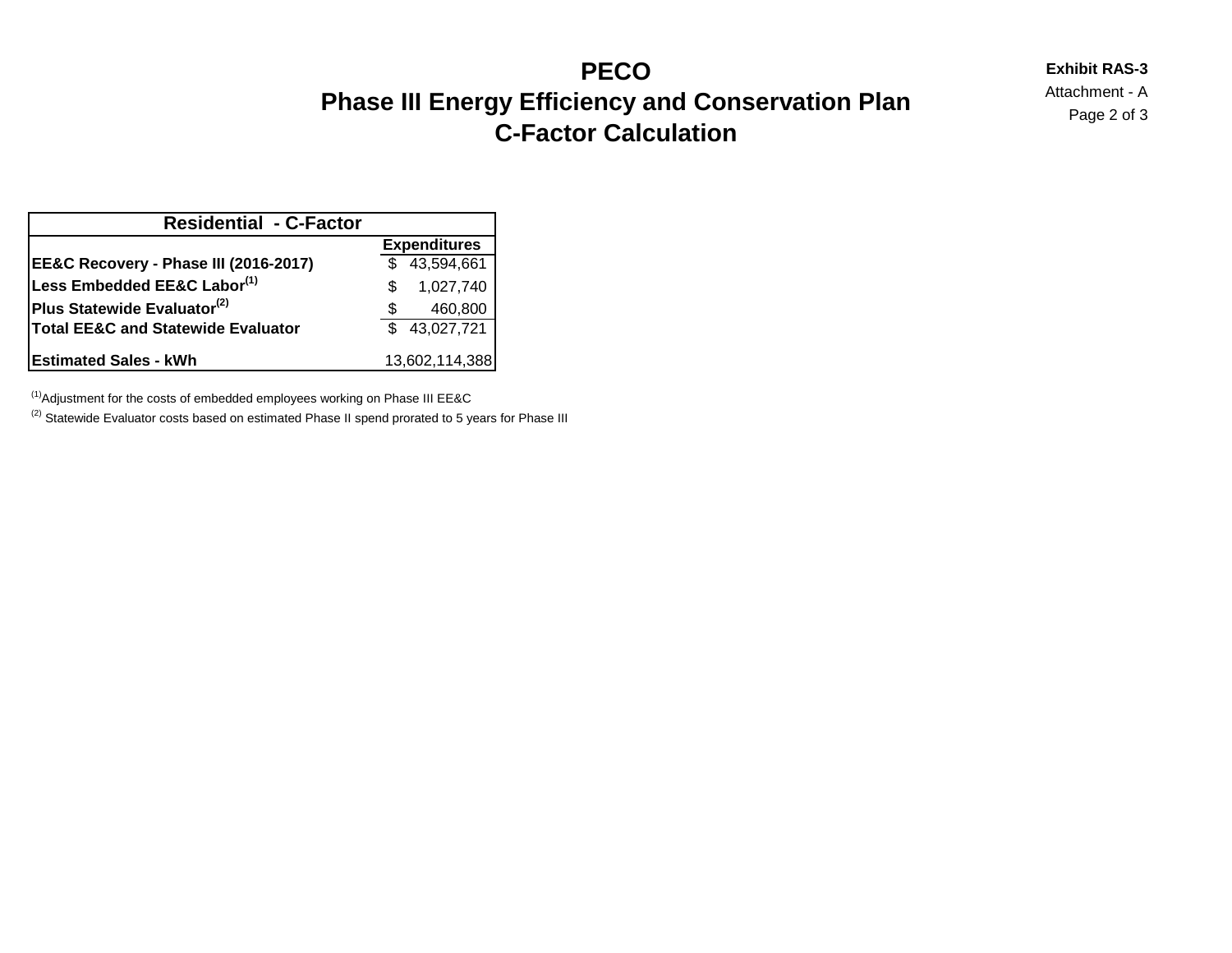#### **PECO - Electric Attachment - Attachment - Attachment - Attachment - Attachment - Attachment - Attachment - Attachment - Attachment - Attachment - Attachment - Attachment - Attachment - Attachment - Attachment - Attachme 2015 Energy Efficiency and Conservation Program Costs (EEPC) Page 3 of 3** Page 3 of 3 **Residential Class (Rates R, RH, CAP) E-Factor Calculation**

**Remaining Phase I Balance \$ 997,168** 

| <b>E-Factor Period</b> | <b>Residential</b><br>Sales - kWh | <b>E-Factor</b><br>Rate |                | <b>E-Factor</b><br><b>Revenues</b> |                | <b>SWE</b><br><b>Revenues</b> | <b>Total</b><br>Revenues (a) | <b>Actual</b><br><b>Expenditures</b> | Over/(Under)<br>Recovery |
|------------------------|-----------------------------------|-------------------------|----------------|------------------------------------|----------------|-------------------------------|------------------------------|--------------------------------------|--------------------------|
|                        | (1)                               | (2)                     |                | $(3) = (1) * (2)$                  |                | (4)                           | $(5) = (3) - (4)$            | (6)                                  | $(7) = (5) - (6)$        |
|                        |                                   |                         |                |                                    |                |                               |                              |                                      |                          |
| $Jun-13$               | 1,017,506,920                     | 0.0033                  | \$             | 3,351,159                          | \$             | 29,424                        | \$<br>3,321,735              | \$<br>1,760,741                      | \$<br>1,560,995          |
| $Jul-13$               | 1,453,157,815                     | 0.0033                  | \$             | 4,785,975                          | \$             | 42,022                        | \$<br>4,743,953              | \$<br>3,760,874                      | \$<br>983,079            |
| Aug-13                 | 1,338,051,745                     | 0.0033                  | \$             | 4,406,873                          | \$             | 38,693                        | \$<br>4,368,180              | \$<br>4,227,846                      | \$<br>140,334            |
| Sep-13                 | 1,188,574,877                     | 0.0033                  | \$             | 3,914,571                          | \$             | 34,371                        | \$<br>3,880,201              | \$<br>4,131,197                      | \$<br>(250, 997)         |
| Oct-13                 | 842,528,640                       | 0.0033                  | \$             | 2,774,868                          | \$             | 24,364                        | \$<br>2,750,504              | \$<br>4,083,703                      | \$<br>(1,333,199)        |
| <b>Nov-13</b>          | 855,777,447                       | 0.0033                  | \$             | 2,818,503                          | \$             | 24,747                        | \$<br>2,793,756              | \$<br>2,455,983                      | \$<br>337,773            |
| Dec-13                 | 1,218,341,865                     | 0.0033                  | \$             | 4,012,609                          | \$             | 35,232                        | \$<br>3,977,377              | \$<br>2,174,777                      | \$<br>1,802,601          |
| $Jan-14$               | 1,480,628,212                     | 0.0033                  | \$             | 4,876,449                          | \$             | 42,816                        | \$<br>4,833,633              | \$<br>2,126,185                      | \$<br>2,707,448          |
| Feb-14                 | 1,376,791,495                     | 0.0033                  | \$             | 4,534,463                          | \$             | 39,814                        | \$<br>4,494,649              | \$<br>1,778,018                      | \$<br>2,716,631          |
| Mar-14                 | 1,196,304,484                     | 0.0033                  | \$             | 3,940,029                          | \$             | 34,594                        | \$<br>3,905,435              | \$<br>2,413,391                      | \$<br>1,492,043          |
| Apr-14                 | 944,714,737                       | 0.0033                  | \$             | 3,111,418                          | \$             | 27,319                        | \$<br>3,084,099              | \$<br>2,132,202                      | \$<br>951,897            |
| May-14                 | 794,195,096                       | 0.0033                  | \$             | 2,610,979                          | \$             | 23,489                        | \$<br>2,587,490              | \$<br>2,887,304                      | \$<br>(299, 814)         |
| Jun-14                 | 930,881,710                       | 0.0033                  | \$             | 3,065,859                          | \$             | 26,919                        | \$<br>3,038,940              | \$<br>3,379,973                      | \$<br>(341, 033)         |
| Jul-14                 | 1,329,422,330                     | 0.0033                  | \$             | 4,378,452                          | \$             | 38,444                        | \$<br>4,340,009              | \$<br>5,011,952                      | \$<br>(671, 943)         |
| Aug-14                 | 1,212,644,413                     | 0.0033                  | \$             | 3,993,844                          | \$             | 35,067                        | \$<br>3,958,778              | \$<br>5,066,445                      | \$<br>(1, 107, 668)      |
| Sep-14                 | 1,153,288,621                     | 0.0033                  | \$             | 3,798,356                          | \$             | 33,350                        | \$<br>3,765,006              | \$<br>5,263,445                      | \$<br>(1,498,439)        |
| Oct-14                 | 831,105,319                       | 0.0033                  | \$             | 2,737,245                          | \$             | 24,034                        | \$<br>2,713,212              | \$<br>5,165,913                      | \$<br>(2,452,702)        |
| Nov-14                 | 850,269,278                       | 0.0033                  | \$             | 2,800,362                          | \$             | 24,588                        | \$<br>2,775,774              | \$<br>3,934,123                      | \$<br>(1, 158, 349)      |
| Dec-14                 | 1,201,001,934                     | 0.0033                  | \$             | 3,955,500                          | \$             | 34,730                        | \$<br>3,920,770              | \$<br>3,136,250                      | \$<br>784,519            |
| $Jan-15$               | 1,401,586,642                     | 0.0033                  | \$             | 4,616,126                          | \$             | 40,531                        | \$<br>4,575,595              | \$<br>3,209,947                      | \$<br>1,365,648          |
| Feb-15                 | 1,385,537,647                     | 0.0033                  | \$             | 4,563,268                          | \$             | 40,066                        | \$<br>4,523,202              | \$<br>3,816,158                      | \$<br>707,044            |
| Mar-15                 | 1,286,428,435                     | 0.0033                  | \$             | 4,236,852                          | \$             | 37,200                        | \$<br>4,199,652              | \$<br>3,307,720                      | \$<br>891,931            |
| Apr-15                 | 935,053,019                       | 0.0033                  | \$             | 3,079,597                          | \$             | 27,040                        | \$<br>3,052,558              | \$<br>4,030,923                      | \$<br>(978, 366)         |
| May-15                 | 820,390,938                       | 0.0033                  | \$             | 2,701,958                          | \$             | 23,724                        | \$<br>2,678,234              | \$<br>5,585,816                      | \$<br>(2,907,582)        |
| Jun-15                 | 1,091,025,073                     | 0.0033                  | \$             | 3,593,291                          | \$             | 31,550                        | \$<br>3,561,741              | \$<br>3,471,991                      | \$<br>89,751             |
| <b>Jul-15</b>          | 1,319,103,181                     | 0.0033                  | \$             | 4,344,466                          | \$             | 38,145                        | \$<br>4,306,321              | \$<br>5,457,808                      | \$<br>(1, 151, 487)      |
| Aug-15                 | 1,409,574,783                     | 0.0033                  | \$             | 4,642,435                          | \$             | 40,762                        | \$<br>4,601,673              | \$<br>5,572,762                      | \$<br>(971,089)          |
| Sep-15                 | 1,359,764,491                     | 0.0033                  | \$             | 4,478,384                          | \$             | 39,321                        | \$<br>4,439,063              | \$<br>5,318,113                      | \$<br>(879, 049)         |
| Oct-15                 | 928,658,029                       | 0.0033                  | \$             | 3,058,535                          | \$             | 26,855                        | \$<br>3,031,681              | \$<br>5,850,744                      | \$<br>(2,819,064)        |
| <b>Nov-15</b>          | 1,003,539,500                     | 0.0033                  | $\mathfrak{s}$ | 3,305,157                          | $\mathfrak{S}$ | 39,321                        | \$<br>3,265,836              | \$<br>4,185,608                      | \$<br>(919, 772)         |
| <b>Dec-15</b>          | 1,282,964,570                     | 0.0033                  | \$             | 4,225,444                          | \$             | 39,321                        | \$<br>4,186,123              | \$<br>4,791,693                      | \$<br>(605, 570)         |
| <b>Jan-16</b>          | 1,380,073,221                     | 0.0033                  | \$             | 4,545,271                          | \$             | 39,321                        | \$<br>4,505,950              | \$<br>4,238,024                      | \$<br>267,926            |
| Feb-16                 | 1,199,658,935                     | 0.0033                  | \$             | 3,951,077                          | $\mathfrak{s}$ | 39,321                        | \$<br>3,911,756              | \$<br>4,396,632                      | \$<br>(484, 876)         |
| Mar-16                 | 1,126,045,519                     | 0.0033                  | \$             | 3,708,631                          | \$             | 39,321                        | \$<br>3,669,310              | \$<br>3,897,270                      | \$<br>(227, 961)         |
| Apr-16                 | 876,641,450                       | 0.0033                  | \$             | 2,887,219                          | \$             | 39,321                        | \$<br>2,847,897              | \$<br>3,468,434                      | \$<br>(620, 537)         |
| <b>May-16</b>          | 864,039,393                       | 0.0033                  | \$             | 2,845,714                          | \$             | 39,321                        | \$<br>2,806,393              | \$<br>4,638,316                      | \$<br>(1,831,923)        |
| <b>Total</b>           | 40,885,271,764                    |                         | \$             | 134,650,940                        | \$             | 1,234,457                     | \$<br>133,416,483            | \$<br>140,128,282                    | \$<br>(6,711,798)        |

**Estimated Phase II Balance \$ (6,711,798)**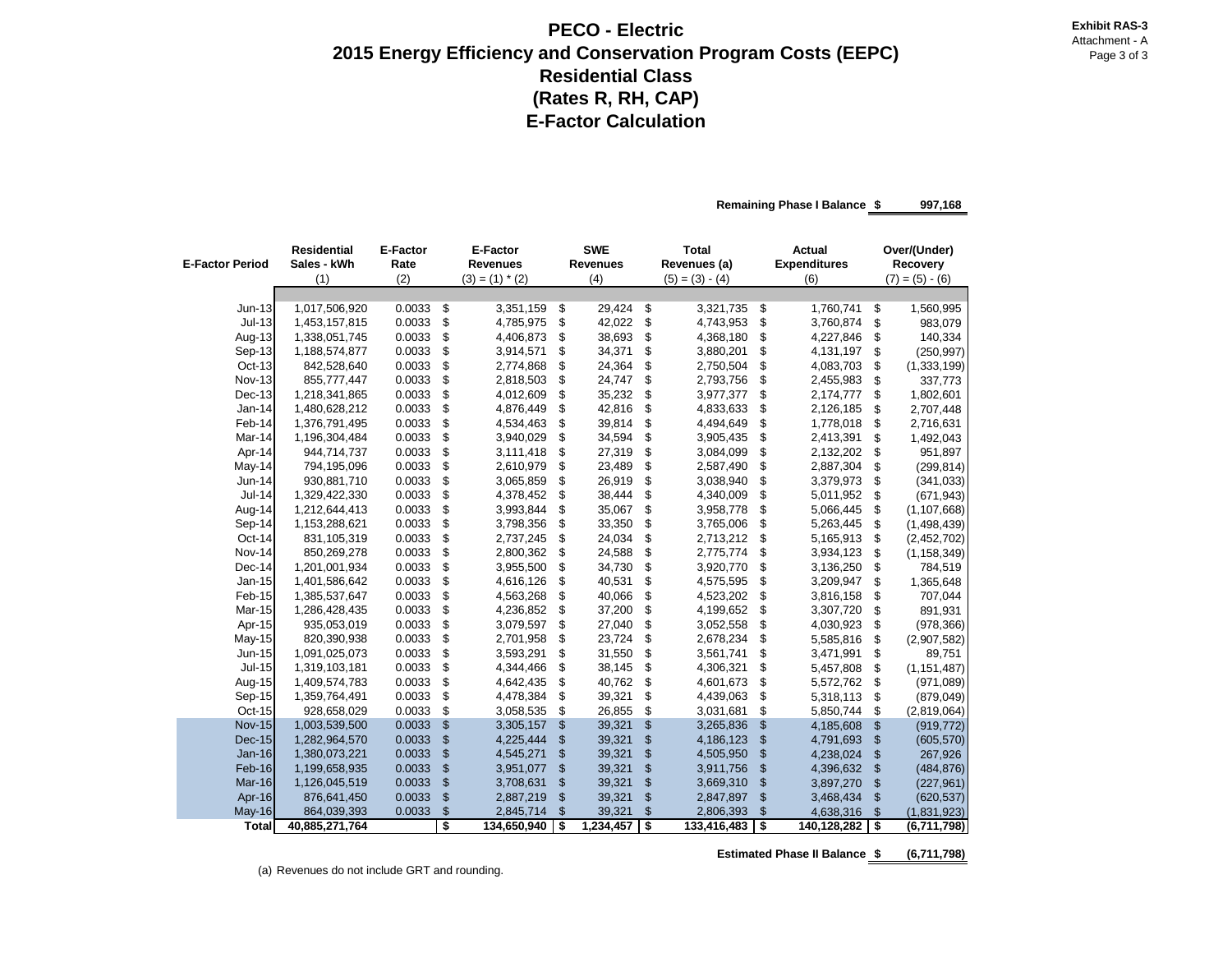#### **PECO - Electric** Exhibit RAS-3<br>Attachment - B **Calculation of EEPC Phase III Rate Effective June 1, 2016** Page 1 of 3 **Commercial**

|     |                                                                                                                                                                                        |                               | <b>Amount</b>                                 | \$/KWH                                                        |                        |
|-----|----------------------------------------------------------------------------------------------------------------------------------------------------------------------------------------|-------------------------------|-----------------------------------------------|---------------------------------------------------------------|------------------------|
| (1) | <b>Projected Recoverable EEPC Costs</b><br>C.<br>$=$                                                                                                                                   | \$                            | 15,693,663                                    | \$0.00197                                                     | p. 2 of 3              |
| (2) | Experienced & Estimated Net Over/(Under)<br>$E =$<br>Over/(Under) - Phase I<br>Over/(Under) - Phase II<br>Over/(Under) - Phase III<br>Audit Adjustment Finding (a)<br>Net Over/(Under) | \$<br>\$<br>\$<br>$rac{6}{3}$ | 441,869<br>20,787,403<br>14,078<br>21,243,350 | \$0.00006<br>\$0.00260<br>\$0.00000<br>\$0.00000<br>\$0.00266 | p. 3 of 3<br>p. 3 of 3 |
| (3) | Net Recoverable (C - E)                                                                                                                                                                | \$                            | (5,549,687)                                   | (\$0.00070)                                                   |                        |
| (4) | S = Projected SCI Sales for Computation Period                                                                                                                                         |                               | 7,985,023,848                                 |                                                               |                        |
| (5) | Pennsylvania gross receipts tax rate<br>$=$                                                                                                                                            |                               | 5.90%                                         |                                                               |                        |
| (6) | $EEPC = [(C-E)/S]/(1-T)$                                                                                                                                                               |                               | (\$0.00074)                                   |                                                               |                        |

(a) Reflects adjustment of \$14,078 per audit of Phase I EEPC at Docket # D-2014-2438031.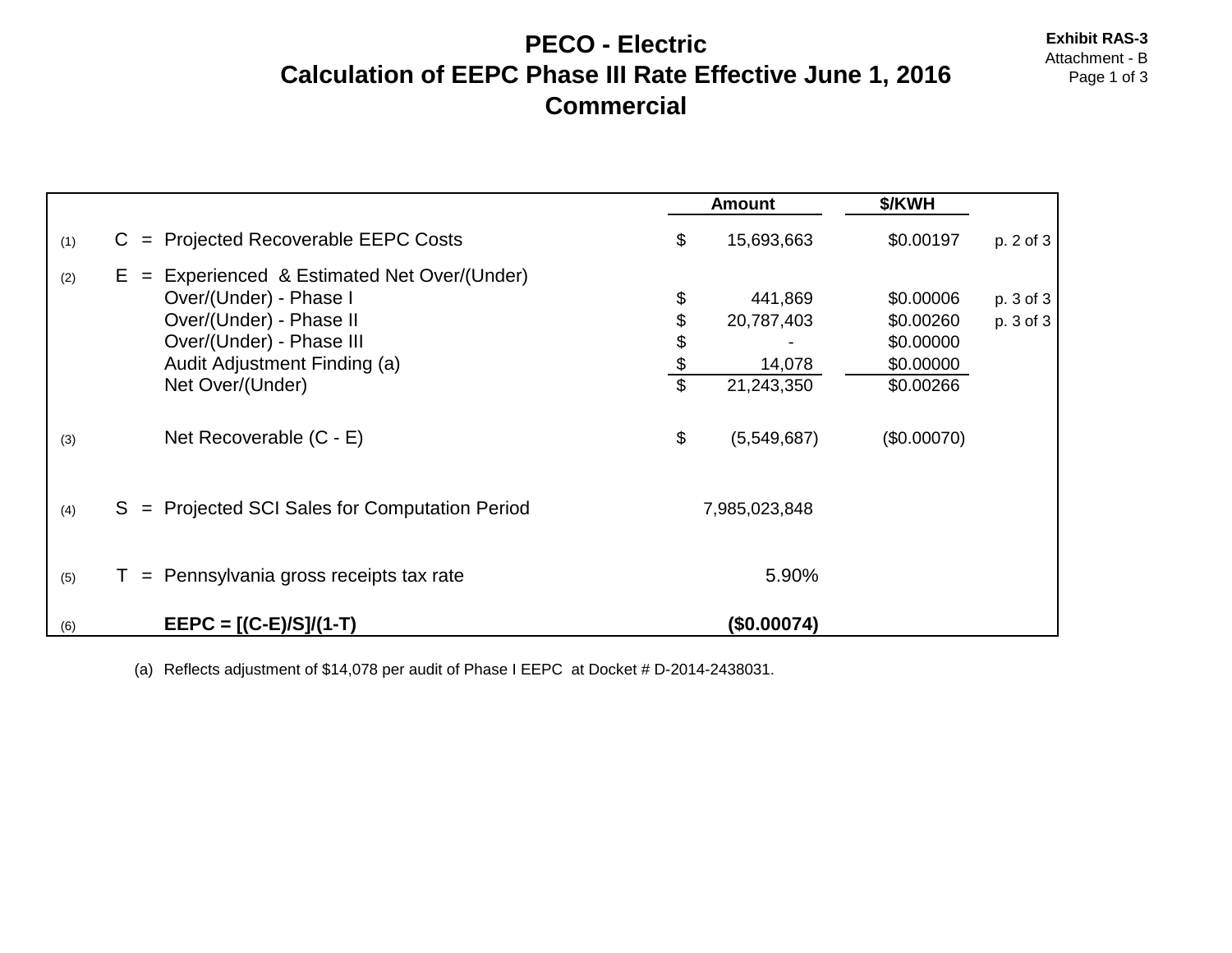## **PECO** Exhibit RAS-3<br>Attachment - B **Phase III Energy Efficiency and Conservation Plan** *Page 2 of 3* **C-Factor Calculation**

| <b>Commercial - C-Factor</b>                  |   |                     |
|-----------------------------------------------|---|---------------------|
|                                               |   | <b>Expenditures</b> |
| EE&C Recovery - Phase III (2016-2017)         |   | 15,857,549          |
| Less Embedded EE&C Labor(1)                   | S | 356,485             |
| Plus Statewide Evaluator <sup>(2)</sup>       |   | 192,600             |
| <b>Total EE&amp;C and Statewide Evaluator</b> |   | 15,693,663          |
| <b>IEstimated Sales - kWh</b>                 |   | 7,985,023,848       |

 $<sup>(1)</sup>$ Adjustment for the costs of embedded employees working on Phase III EE&C</sup>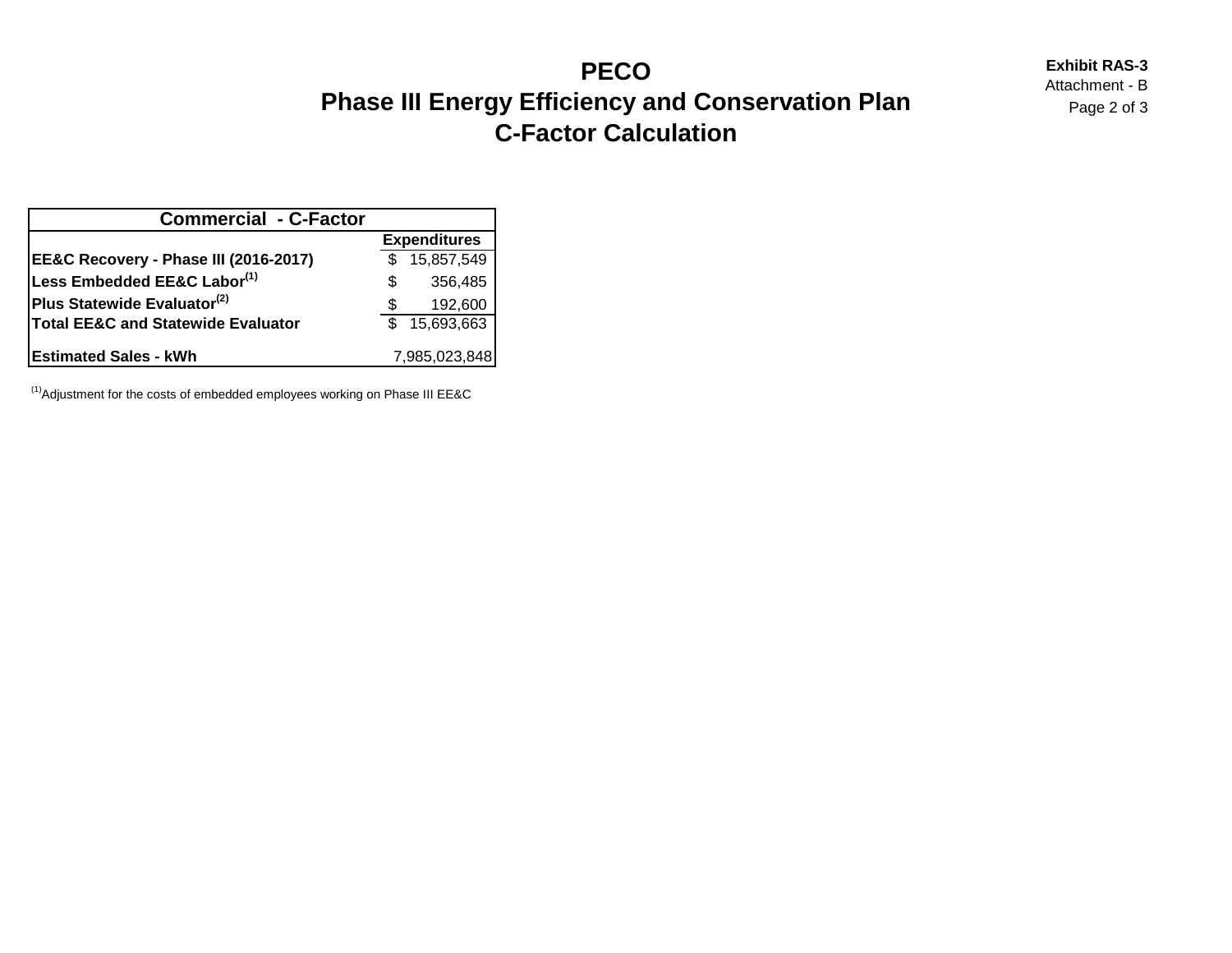#### **PECO - Electric** Exhibit RAS-3 **Exhibit RAS-3 Exhibit RAS-3 Exhibit RAS-3** Attachment - B **2015 Energy Efficiency and Conservation Program costs (EEPC)** Attachment - B **Page 3 of 3 Commercial Class (Rate GS) E Factor Calculation**

**Remaining Phase I Balance \$ 441,869** 

| <b>E-Factor Period</b> | Commercial<br>Sales - kWh        | <b>E-Factor</b><br>Rate |                                | <b>SWE</b><br><b>E-Factor</b><br>Revenues (a)<br><b>Revenues</b> |                     |                  |                                 | Total<br><b>Revenues</b> |          | <b>Actual</b><br><b>Expenditures</b> |                      | Over/(Under)<br>Recovery  |  |  |
|------------------------|----------------------------------|-------------------------|--------------------------------|------------------------------------------------------------------|---------------------|------------------|---------------------------------|--------------------------|----------|--------------------------------------|----------------------|---------------------------|--|--|
|                        | (1)                              | (2)                     |                                | $(3) = (1) * (2)$                                                |                     | (4)              |                                 | $(5) = (3) - (4)$        |          | (6)                                  |                      | $(7) = (5) - (6)$         |  |  |
|                        |                                  |                         |                                |                                                                  |                     |                  |                                 |                          |          |                                      |                      |                           |  |  |
| $Jun-13$               | 659,572,202 \$                   | 0.0023                  | \$                             | 1,489,578                                                        | \$                  | 11,058           | \$                              | 1,478,520                | \$       | 341,680                              | \$                   | 1,136,840                 |  |  |
| $Jul-13$               | 763,727,265 \$                   | 0.0023                  | \$                             | 1,724,802                                                        | \$                  | 12,804           | \$                              | 1,711,998                | \$       | 833,070                              | \$                   | 878,928                   |  |  |
| Aug-13                 | 732,606,331 \$                   | 0.0023                  | \$                             | 1,654,518                                                        | \$                  | 12,282           | \$                              | 1,642,236                | \$       | 415,233                              | \$                   | 1,227,003                 |  |  |
| Sep-13                 | 708,820,424 \$                   | 0.0023                  | \$                             | 1,600,800                                                        | \$                  | 11,883           | \$                              | 1,588,917                | \$       | 488,312                              | \$                   | 1,100,605                 |  |  |
| Oct-13                 | 613,714,356 \$                   | 0.0023                  | \$                             | 1,386,013                                                        | \$                  | 10,289           | \$                              | 1,375,724                | \$       | 828,351                              | \$                   | 547,373                   |  |  |
| <b>Nov-13</b>          | 601,899,182 \$                   | 0.0023                  | \$                             | 1,359,329                                                        | \$                  | 10,091           | \$                              | 1,349,238                | \$       | 435,483                              | \$                   | 913,756                   |  |  |
| $Dec-13$               | 688,617,696 \$                   | 0.0023                  | \$                             | 1,555,174                                                        | \$                  | 11,544           | \$                              | 1,543,630                | \$       | 716,397                              | \$                   | 827,233                   |  |  |
| Jan-14                 | 744,478,875 \$                   | 0.0023                  | \$                             | 1,681,331                                                        | \$                  | 12,481           | \$                              | 1,668,850                | \$       | 771,001                              | \$                   | 897,849                   |  |  |
| Feb-14                 | 750,995,004 \$                   | 0.0023                  | \$                             | 1,696,047                                                        | \$                  | 12,590           | \$                              | 1,683,457                | \$       | 775,894                              | \$                   | 907,563                   |  |  |
| Mar-14                 | 678,920,583 \$                   | 0.0023                  | \$                             | 1,533,274                                                        | \$                  | 11,382           | \$                              | 1,521,892                | \$       | 1,064,727                            | \$                   | 457,166                   |  |  |
| Apr-14                 | 617, 157, 154 \$                 | 0.0023                  | \$                             | 1,393,788                                                        | \$                  | 10,346           | \$                              | 1,383,441                | \$       | 1,178,728                            | \$                   | 204,713                   |  |  |
| May-14                 | 592,200,230 \$                   | 0.0023                  | \$                             | 1,254,161                                                        | \$                  | 10,154           | \$                              | 1,244,007                | \$       | 1,081,113                            | \$                   | 162,894                   |  |  |
| Jun-14                 | 643,685,021 \$                   | 0.0023                  | \$                             | 1,453,698                                                        | \$                  | 10,791           | \$                              | 1,442,907                | \$       | 882,588                              | \$                   | 560,319                   |  |  |
| $Jul-14$               | 710,687,854 \$                   | 0.0023                  | \$                             | 1,605,017                                                        | \$                  | 11,914           | \$                              | 1,593,103                | \$       | 966,816                              | \$                   | 626,287                   |  |  |
| Aug-14                 | 694,867,767 \$                   | 0.0023                  | \$                             | 1,569,289                                                        | \$                  | 11,649           | \$                              | 1,557,640                | \$       | 1,329,320                            | \$                   | 228,320                   |  |  |
| Sep-14                 | 709,887,567 \$                   | 0.0023                  | \$                             | 1,603,210                                                        | \$                  | 11,901           | \$                              | 1,591,309                | \$       | 1,011,403                            | \$                   | 579,906                   |  |  |
| Oct-14                 | 625,998,408 \$                   | 0.0023                  | \$                             | 1,413,755                                                        | \$                  | 10,495           | \$                              | 1,403,260                | \$       | 923,388                              | \$                   | 479,873                   |  |  |
| Nov-14                 | 591,402,508 \$                   | 0.0023                  | \$                             | 1,335,623                                                        | \$                  | 9,915            | \$                              | 1,325,709                | \$       | 1,029,476                            | \$                   | 296,233                   |  |  |
| Dec-14                 | 701,353,046 \$                   | 0.0023                  | \$                             | 1,583,936                                                        | \$                  | 11,758           | \$                              | 1,572,178                | \$       | 1,068,938                            | \$                   | 503,239                   |  |  |
| Jan-15<br>Feb-15       | 740,044,163 \$                   | 0.0023<br>0.0023        | \$                             | 1,671,316                                                        | \$                  | 12,407           | \$                              | 1,658,909                | \$       | 487,045                              | \$                   | 1,171,865                 |  |  |
| Mar-15                 | 741,634,392 \$                   | 0.0023                  | \$                             | 1,674,907                                                        | \$                  | 12,433           | \$                              | 1,662,474                | \$       | 1,234,580                            | \$                   | 427,894                   |  |  |
|                        | 714,077,483 \$                   |                         | \$                             | 1,612,673                                                        | \$                  | 11,971           | \$                              | 1,600,701                | \$       | 991,688                              | \$                   | 609,014                   |  |  |
| Apr-15                 | 610,237,296 \$                   | 0.0023                  | \$                             | 1,378,160                                                        | \$                  | 10,230           | \$                              | 1,367,929                | \$       | 737,229                              | \$                   | 630,700                   |  |  |
| May-15<br>Jun-15       | 675,137,600 \$                   | 0.0023                  | \$                             | 1,524,731                                                        | \$                  | 11,319           | \$                              | 1,513,412                | \$       | 962,976                              | \$                   | 550,436                   |  |  |
| $Jul-15$               | 562,190,575 \$                   | 0.0023<br>0.0023        | \$                             | 1,269,651                                                        | \$                  | 9,425            | \$                              | 1,260,226                | \$       | 517,602                              | \$                   | 742,624                   |  |  |
|                        | 717,237,842 \$<br>754,325,058 \$ | 0.0023                  | \$<br>\$                       | 1,619,810                                                        | \$                  | 12,024           | \$                              | 1,607,786                | \$       | 761,337                              | \$                   | 846,448                   |  |  |
| Aug-15<br>Sep-15       | 730,798,946 \$                   | 0.0023                  | \$                             | 1,703,568                                                        | \$                  | 12,646           | \$                              | 1,690,922                | \$       | 1,059,304                            | \$                   | 631,617                   |  |  |
| Oct-15                 | 640,336,238 \$                   | 0.0023                  | \$                             | 1,650,436                                                        | \$                  | 12,252           | \$                              | 1,638,185                | \$       | 932,030                              | \$                   | 706,155                   |  |  |
| <b>Nov-15</b>          | 611,644,541 \$                   | 0.0023                  |                                | 1,446,135                                                        | \$                  | 10,735           | \$                              | 1,435,400                | \$       | 899,758                              | \$                   | 535,643                   |  |  |
| <b>Dec-15</b>          | 708,852,297 \$                   | 0.0023                  | $\frac{1}{2}$<br>$\mathsf{\$}$ | 1,381,338                                                        | $\frac{1}{2}$       | 12,252 \$        |                                 | 1,369,086                | \$       | 1,011,047                            | \$                   | 358,040                   |  |  |
| $Jan-16$               | 761,293,776 \$                   | 0.0023                  | $\mathsf{\$}$                  | 1,600,872                                                        | $\mathsf{\$}$       | 12,252           | $\sqrt{3}$<br>$\sqrt{3}$        | 1,588,620                | \$       | 1,280,827                            | $\mathcal{S}$        | 307,793                   |  |  |
| Feb-16                 |                                  | 0.0023                  |                                | 1,719,306                                                        | $\mathsf{\$}$       | 12,252           |                                 | 1,707,054                | \$       | 982,690                              | \$                   | 724,365                   |  |  |
| Mar-16                 | 614,389,075 \$<br>662,272,248 \$ | 0.0023                  | $\mathsf{\$}$<br>$\frac{1}{2}$ | 1,387,536                                                        | $\frac{1}{2}$       | 12,252<br>12,252 | $\sqrt{3}$<br>$\sqrt{3}$        | 1,375,285                | \$       | 1,164,449                            | \$                   | 210,836                   |  |  |
| Apr-16                 | 577,488,661 \$                   | 0.0023                  | \$                             | 1,495,676                                                        | \$<br>$\mathsf{\$}$ |                  |                                 | 1,483,424                | \$       | 878,549                              | $\mathcal{S}$        | 604,875                   |  |  |
| May-16                 | 622,060,110 \$                   | 0.0023                  | $\mathsf{\$}$                  | 1,304,200<br>1,404,861                                           | $\mathbb{S}$        | 12,252<br>12,252 | $\frac{1}{2}$<br>$\mathfrak{s}$ | 1,291,949<br>1,392,609   | \$<br>\$ | 792,782                              | $\frac{3}{2}$        | 499,167                   |  |  |
| <b>Net Total</b>       | 24,274,611,774                   |                         | \$                             | 54,738,519                                                       | l s                 | $416,531$ \$     |                                 | 54,321,988               | \$       | 2,698,777<br>33,534,585              | $\mathfrak{s}$<br>\$ | (1,306,168)<br>20,787,403 |  |  |

**Estimated Phase II Balance \$ 20,787,403**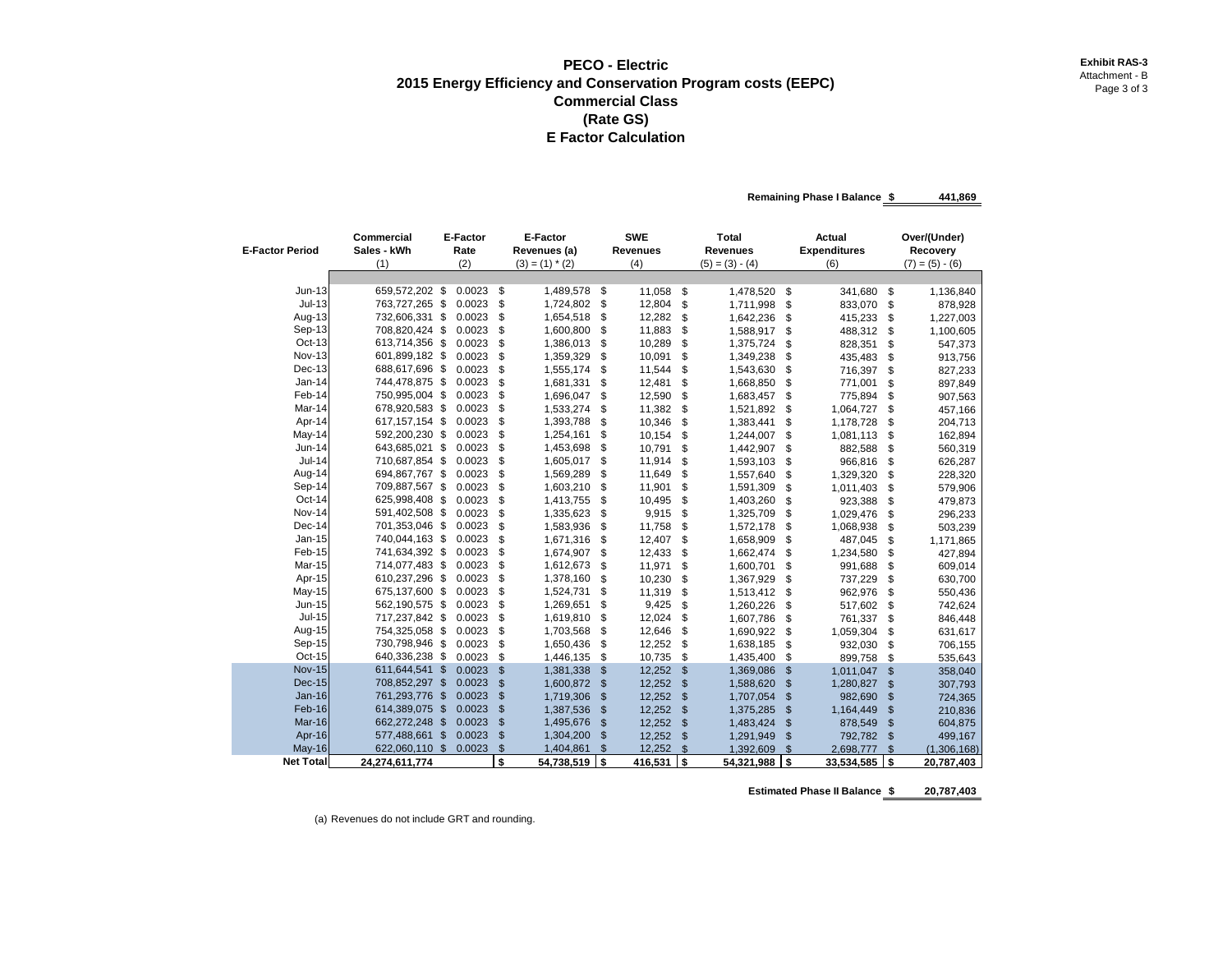# **PECO - Electric** Exhibit RAS-3<br>Attachment - C **Calculation of EEPC Phase III Rate Effective June 1, 2016** Page 1 of 3 **Industrial**

|     |                                                                                                                                                     |                                            | <b>Amount</b>                        | \$/KW                                  |                        |
|-----|-----------------------------------------------------------------------------------------------------------------------------------------------------|--------------------------------------------|--------------------------------------|----------------------------------------|------------------------|
| (1) | $=$ Projected Recoverable EEPC Costs<br>C.                                                                                                          | \$                                         | 25,614,148                           | \$0.81                                 | p. 2 of 3              |
| (2) | $E =$ Experienced & Estimated Net Over/(Under)<br>Over/(Under) - Phase I<br>Over/(Under) - Phase II<br>Over/(Under) - Phase III<br>Net Over/(Under) | \$<br>\$<br>$\frac{1}{2}$<br>$\mathsf{\$}$ | (383, 492)<br>8,164,272<br>7,780,780 | (\$0.01)<br>\$0.26<br>\$0.00<br>\$0.24 | p. 3 of 3<br>p. 3 of 3 |
| (3) | Net Recoverable (C - E)                                                                                                                             | \$                                         | 17,833,369                           | \$0.56                                 |                        |
| (4) | S = Projected Industrial Sales for Computation Period                                                                                               |                                            | 31,796,778                           |                                        |                        |
| (5) | $=$ Pennsylvania gross receipts tax rate                                                                                                            |                                            | 5.90%                                |                                        |                        |
| (6) | $EEPC = [(C-E)/S]/(1-T)$                                                                                                                            |                                            | \$0.60                               |                                        |                        |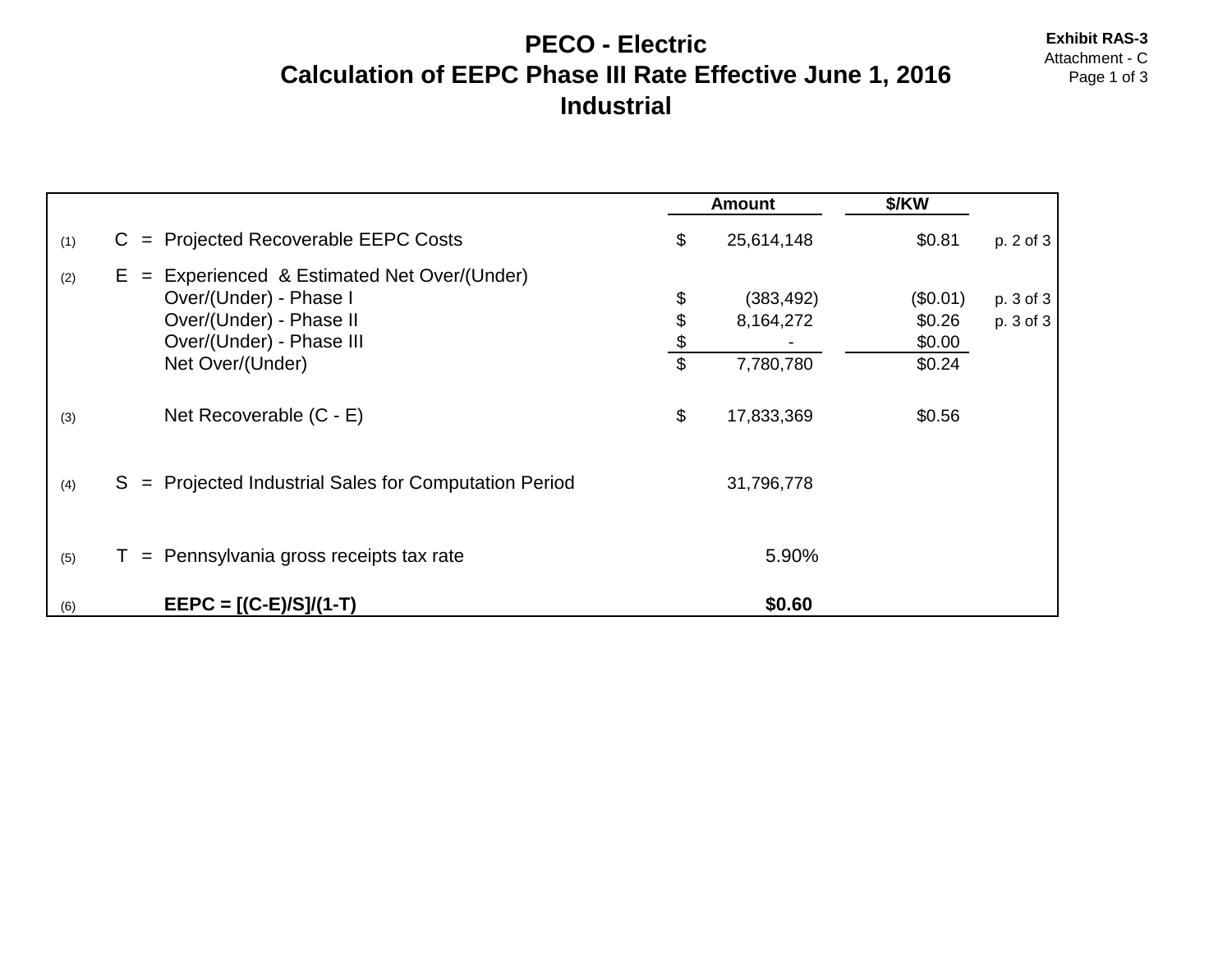## **PECO** Exhibit RAS-3<br>Attachment - C **Phase III Energy Efficiency and Conservation Plan** *Page 2 of 3* **C-Factor Calculation**

| <b>Industrial - C-Factor</b>                  |                     |              |  |  |  |  |
|-----------------------------------------------|---------------------|--------------|--|--|--|--|
|                                               | <b>Expenditures</b> |              |  |  |  |  |
| EE&C Recovery - Phase III (2016-2017)         |                     | \$25,930,456 |  |  |  |  |
| Less Embedded EE&C Labor(1)                   | S                   | 556,607      |  |  |  |  |
| Plus Statewide Evaluator <sup>(2)</sup>       | S                   | 240,300      |  |  |  |  |
| <b>Total EE&amp;C and Statewide Evaluator</b> |                     | \$25,614,148 |  |  |  |  |
| <b>Estimated Sales - kW</b>                   |                     | 31,796,778   |  |  |  |  |

 $<sup>(1)</sup>$ Adjustment for the costs of embedded employees working on Phase III EE&C</sup>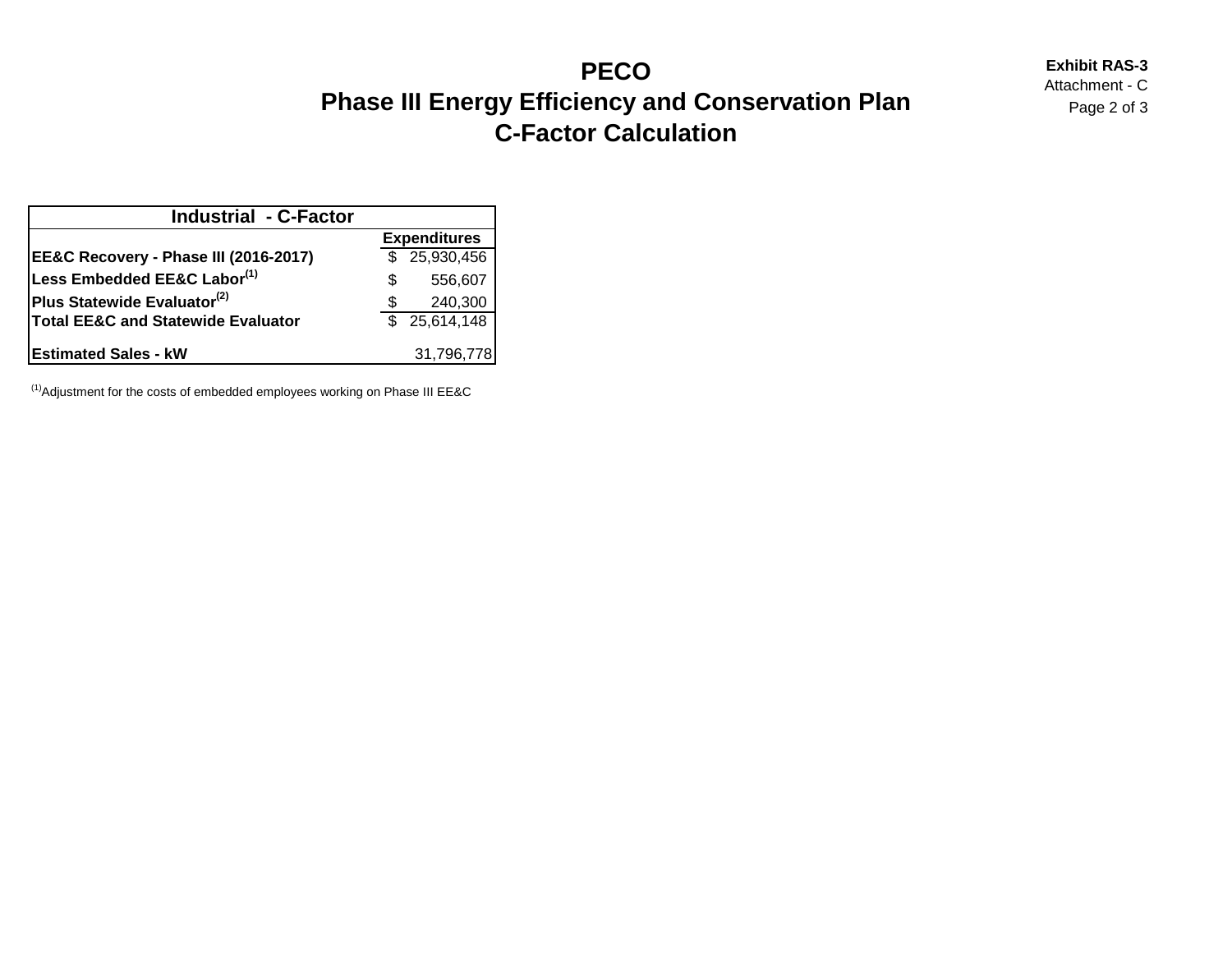#### **PECO - Electric** Exhibit RAS-3 **Exhibit RAS-3 2015 Energy Efficiency and Conservation Program Costs (EEPC) Page 3 of 3** Page 3 of 3 **Industrial Class (Rates PD, HT, EP) E-Factor Calculation**

**Remaining Phase I Balance \$ (383,492)** 

| <b>E-Factor Period</b> | <b>Industrial</b><br>PLC - kW<br>(1) | E-Factor<br>Rate<br>(2) |        | E-Factor<br>Revenues (a)<br>$(3) = (1) * (2)$ |            | <b>SWE</b><br>Revenues<br>(4) |    | <b>Total</b><br><b>Revenues</b><br>$(5) = (3) - (4)$ |     | <b>Actual</b><br><b>Expenditures</b><br>(6) |                | Over/(Under)<br>Recovery<br>$(7) = (5) - (6)$ |
|------------------------|--------------------------------------|-------------------------|--------|-----------------------------------------------|------------|-------------------------------|----|------------------------------------------------------|-----|---------------------------------------------|----------------|-----------------------------------------------|
|                        |                                      |                         |        |                                               |            |                               |    |                                                      |     |                                             |                |                                               |
| $Jun-13$               | 1,987,029 \$                         |                         | 0.7434 | \$                                            | 1,477,137  | \$<br>11,667                  | \$ | 1,465,471                                            | \$  | 478,645                                     | \$             | 986,825                                       |
| $Jul-13$               | 2,594,028 \$                         |                         | 0.7434 | \$                                            | 1,928,375  | \$<br>15,231                  | \$ | 1,913,144                                            | \$  | 843,006                                     | \$             | 1,070,138                                     |
| Aug-13                 | 2,526,695 \$                         |                         | 0.7434 | \$                                            | 1,878,320  | \$<br>14,835                  | \$ | 1,863,485                                            | \$  | 813,563                                     | \$             | 1,049,922                                     |
| Sep-13                 | 2,433,541 \$                         |                         | 0.7434 | \$                                            | 1,945,964  | \$<br>14,288                  | \$ | 1,931,676                                            | \$  | 688,528                                     | \$             | 1,243,147                                     |
| Oct-13                 | 2,396,284 \$                         |                         | 0.7434 | \$                                            | 1,781,373  | \$<br>14,070                  | \$ | 1,767,304                                            | \$  | 506,527                                     | \$             | 1,260,777                                     |
| <b>Nov-13</b>          | 2,475,747 \$                         |                         | 0.7434 | \$                                            | 1,840,446  | \$<br>14,536                  | \$ | 1,825,910                                            | \$  | 1,016,245                                   | \$             | 809,664                                       |
| Dec-13                 | 2,539,300 \$                         |                         | 0.7434 | \$                                            | 1,887,690  | \$<br>14,909                  | \$ | 1,872,781                                            | \$  | 1,398,879                                   | \$             | 473,902                                       |
| $Jan-14$               | 2,546,615 \$                         |                         | 0.7434 | \$                                            | 1,893,128  | \$<br>14,952                  | \$ | 1,878,176                                            | \$  | 1,156,314                                   | \$             | 721,862                                       |
| Feb-14                 | 2,044,731 \$                         |                         | 0.7434 | \$                                            | 1,520,033  | \$<br>12,005                  | \$ | 1,508,027                                            | \$  | 853,302                                     | \$             | 654,725                                       |
| Mar-14                 | 2,361,673 \$                         |                         | 0.7434 | \$                                            | 1,755,644  | \$<br>13,866                  | \$ | 1,741,778                                            | \$  | 1,171,281                                   | \$             | 570,497                                       |
| Apr-14                 | 2,376,653 \$                         |                         | 0.7434 | \$                                            | 1,766,780  | \$<br>13,954                  | \$ | 1,752,826                                            | \$  | 1,296,183                                   | \$             | 456,643                                       |
| May-14                 | 2,490,012 \$                         |                         | 0.7434 | \$                                            | 1,737,186  | \$<br>14,953                  | \$ | 1,722,234                                            | \$  | 4,853,965                                   | \$             | (3, 131, 732)                                 |
| Jun-14                 | 2,682,015 \$                         |                         | 0.7434 | \$                                            | 1,993,783  | \$<br>15,747                  | \$ | 1,978,036                                            | \$  | 1,268,710                                   | \$             | 709,326                                       |
| <b>Jul-14</b>          | 2,500,956 \$                         |                         | 0.7434 | \$                                            | 1,859,186  | \$<br>14,684                  | \$ | 1,844,502                                            | \$  | 1,449,986                                   | \$             | 394,516                                       |
| Aug-14                 | 2,624,936 \$                         |                         | 0.7434 | \$                                            | 1,951,351  | \$<br>15,412                  | \$ | 1,935,939                                            | \$  | 1,277,451                                   | \$             | 658,488                                       |
| Sep-14                 | 2,619,531 \$                         |                         | 0.7434 | \$                                            | 1,947,333  | \$<br>15,380                  | \$ | 1,931,952                                            | \$  | 921,495                                     | \$             | 1,010,457                                     |
| Oct-14                 | 2,512,870 \$                         |                         | 0.7434 | \$                                            | 1,868,042  | \$<br>14,754                  | \$ | 1,853,288                                            | \$  | 1,680,027                                   | \$             | 173,261                                       |
| Nov-14                 | 2,673,836 \$                         |                         | 0.7434 | \$                                            | 1,987,703  | \$<br>15,699                  | \$ | 1,972,004                                            | \$  | 1,154,818                                   | \$             | 817,186                                       |
| Dec-14                 | 2,497,582 \$                         |                         | 0.7434 | \$                                            | 1,856,677  | \$<br>14,664                  | \$ | 1,842,013                                            | \$  | 1,100,140                                   | \$             | 741,873                                       |
| $Jan-15$               | 2,374,287 \$                         |                         | 0.7434 | \$                                            | 1,765,021  | \$<br>13,940                  | \$ | 1,751,081                                            | \$  | 731,168                                     | \$             | 1,019,913                                     |
| Feb-15                 | 2,252,399 \$                         |                         | 0.7434 | \$                                            | 1,674,411  | \$<br>13,225                  | \$ | 1,661,186                                            | \$  | 2,247,106                                   | \$             | (585, 919)                                    |
| Mar-15                 | 2,618,285 \$                         |                         | 0.7434 | \$                                            | 1,946,407  | \$<br>15,373                  | \$ | 1,931,034                                            | \$  | 1,139,617                                   | \$             | 791,417                                       |
| Apr-15                 | 2,862,266 \$                         |                         | 0.7434 | \$                                            | 2,127,780  | \$<br>16,806                  | \$ | 2,110,974                                            | \$  | 2,060,858                                   | \$             | 50,117                                        |
| May-15                 | 2,496,873 \$                         |                         | 0.7434 | \$                                            | 1,856,150  | \$<br>14,660                  | \$ | 1,841,490                                            | \$  | 2,092,341                                   | \$             | (250, 851)                                    |
| Jun-15                 | 2,377,870 \$                         |                         | 0.7434 | \$                                            | 1,767,685  | \$<br>13,961                  | \$ | 1,753,723                                            | \$  | 963,748                                     | \$             | 789,975                                       |
| $Jul-15$               | 2,877,843 \$                         |                         | 0.7434 | \$                                            | 2,139,359  | \$<br>16,897                  | \$ | 2,122,462                                            | \$  | 1,587,262                                   | \$             | 535,200                                       |
| Aug-15                 | 2,477,696 \$                         |                         | 0.7434 | \$                                            | 1,841,894  | \$<br>14,548                  | \$ | 1,827,347                                            | \$  | 2,077,061                                   | \$             | (249, 715)                                    |
| Sep-15                 | 2,566,368 \$                         |                         | 0.7434 | \$                                            | 1,907,813  | \$<br>15,068                  | \$ | 1,892,744                                            | \$  | 1,443,062                                   | \$             | 449,682                                       |
| Oct-15                 | 2,803,769 \$                         |                         | 0.7434 | \$                                            | 2,084,294  | \$<br>16,462                  | \$ | 2,067,832                                            | \$  | 1,685,501                                   | \$             | 382,331                                       |
| <b>Nov-15</b>          | 2,673,836 \$                         |                         | 0.7434 | \$                                            | 1,987,703  | \$<br>15,699                  | \$ | 1,972,004                                            | \$  | 1,965,165                                   | $\mathfrak{s}$ | 6,838                                         |
| Dec-15                 | 2,497,582 \$                         |                         | 0.7434 | \$                                            | 1,856,677  | \$<br>14,664                  | \$ | 1,842,013                                            | \$  | 2,404,720                                   | $\mathfrak{s}$ | (562, 707)                                    |
| $Jan-16$               | 2,374,287 \$                         |                         | 0.7434 | \$                                            | 1,765,021  | \$<br>13,940                  | \$ | 1,751,081                                            | \$  | 1,998,237                                   | $\mathcal{S}$  | (247, 156)                                    |
| Feb-16                 | 2,252,399 \$                         |                         | 0.7434 | $\mathfrak{s}$                                | 1,674,411  | \$<br>13,225                  | \$ | 1,661,186                                            | \$  | 2,717,749                                   | $\mathbb{S}$   | (1,056,563)                                   |
| Mar-16                 | 2,618,285 \$                         |                         | 0.7434 | \$                                            | 1,946,407  | \$<br>15,373                  | \$ | 1,931,034                                            | \$  | 2,043,332                                   | $\sqrt[6]{3}$  | (112, 299)                                    |
| Apr-16                 | 2,862,266 \$                         |                         | 0.7434 | \$                                            | 2,127,780  | \$<br>16,806                  | \$ | 2,110,974                                            | \$  | 1,577,455                                   | $\mathbb{S}$   | 533,519                                       |
| <b>May-16</b>          | 2,496,873 \$                         |                         | 0.7434 | \$                                            | 1,856,150  | \$<br>14,660                  | \$ | 1,841,490                                            | \$  | 5,842,480                                   | $\mathbb{S}$   | (4,000,989)                                   |
| <b>Total</b>           | 90,367,217                           |                         |        | \$                                            | 67,201,115 | \$<br>530,917                 | S. | 66,670,199                                           | Ts: | 58,505,927                                  | ٦\$            | 8,164,272                                     |

Estimated Phase II Balance **\$ 8,164,272**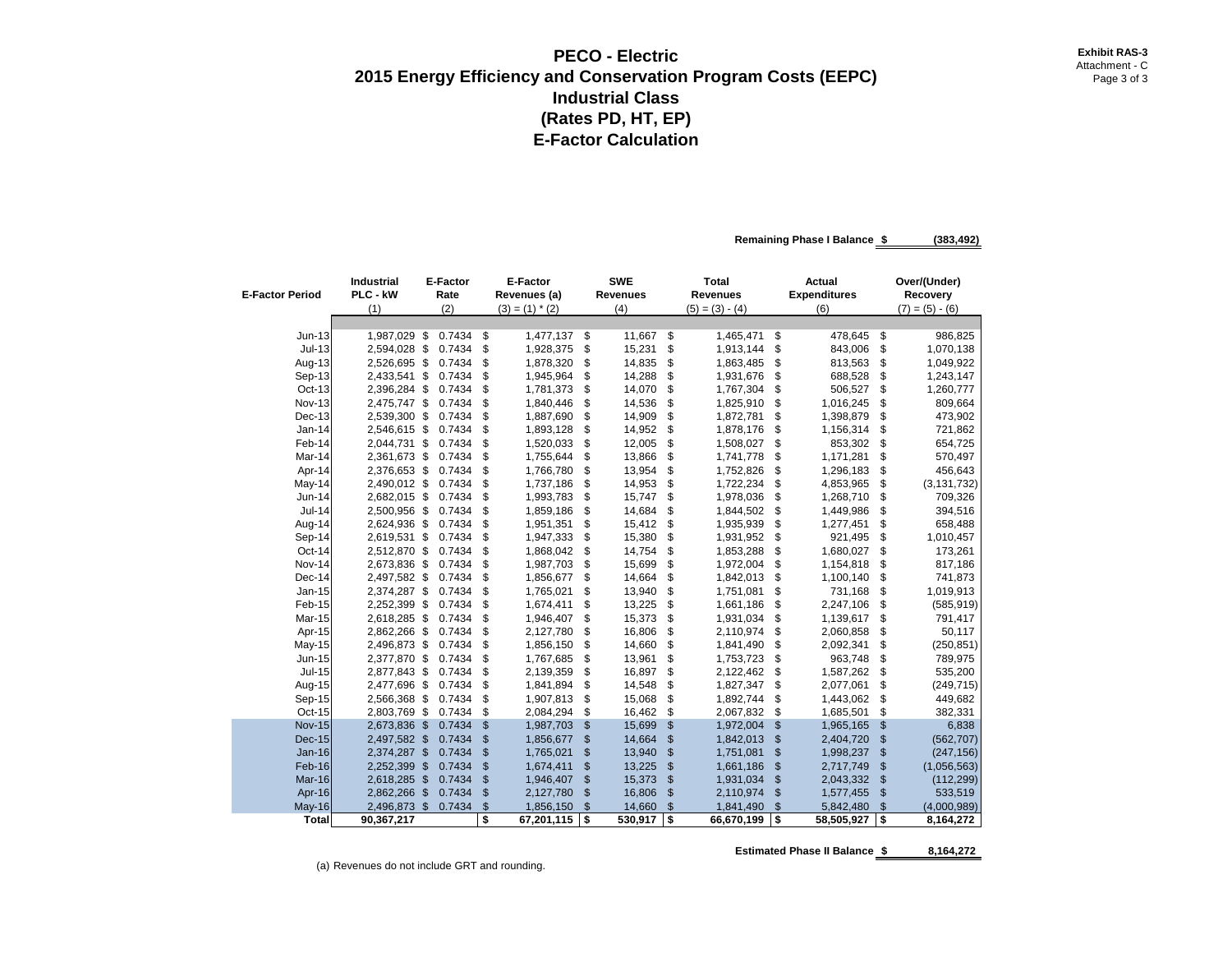# **PECO - Electric** Exhibit RAS-3<br>Attachment - D **Calculation of EEPC Phase III Rate Effective June 1, 2016** Page 1 of 3 **Municipal Lighting**

|     |                                                                                                                                                        |                           | <b>Amount</b>                  | \$/KWH                                           |                        |
|-----|--------------------------------------------------------------------------------------------------------------------------------------------------------|---------------------------|--------------------------------|--------------------------------------------------|------------------------|
| (1) | $=$ Projected Recoverable EEPC Costs<br>C.                                                                                                             | \$                        | 99,283                         | \$0.00053                                        | p. 2 of 3              |
| (2) | Experienced & Estimated Net Over/(Under)<br>$E =$<br>Over/(Under) - Phase I<br>Over/(Under) - Phase II<br>Over/(Under) - Phase III<br>Net Over/(Under) | \$<br>\$<br>$\frac{3}{3}$ | 13,541<br>990,795<br>1,004,336 | \$0.00007<br>\$0.00529<br>\$0.00000<br>\$0.00536 | p. 3 of 3<br>p. 3 of 3 |
| (3) | Net Recoverable (C - E)                                                                                                                                | \$                        | (905, 053)                     | (\$0.00483)                                      |                        |
| (4) | S = Projected Municipal Sales for Computation Period                                                                                                   |                           | 187,460,183                    |                                                  |                        |
| (5) | = Pennsylvania gross receipts tax rate                                                                                                                 |                           | 5.90%                          |                                                  |                        |
| (6) | $EEPC = [(C-E)/S]/(1-T)$                                                                                                                               |                           | (\$0.00513)                    |                                                  |                        |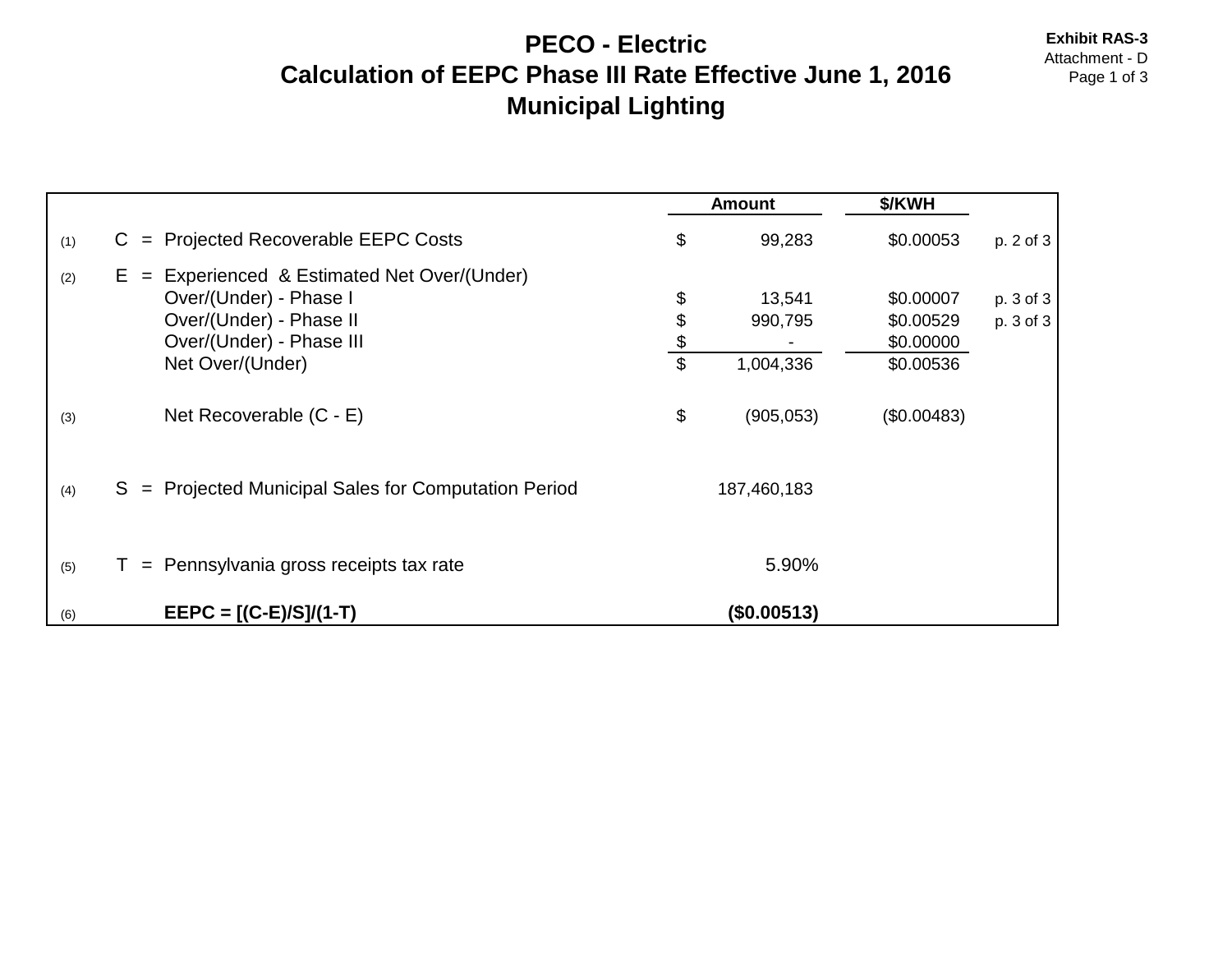## **PECO** Exhibit RAS-3<br>Attachment - D<br>Attachment - D **Phase III Energy Efficiency and Conservation Plan** *Page 2 of 3* **C-Factor Calculation**

| <b>Municipal Lighting - C-Factor</b>    |                     |             |  |  |  |  |  |  |  |  |
|-----------------------------------------|---------------------|-------------|--|--|--|--|--|--|--|--|
|                                         | <b>Expenditures</b> |             |  |  |  |  |  |  |  |  |
| EE&C Recovery - Phase III (2016-2017)   | \$                  | 94,501      |  |  |  |  |  |  |  |  |
| Less Embedded EE&C Labor(1)             | S                   | 1,518       |  |  |  |  |  |  |  |  |
| Plus Statewide Evaluator <sup>(2)</sup> | S                   | 6,300       |  |  |  |  |  |  |  |  |
| Total EE&C and Statewide Evaluator      | \$                  | 99,283      |  |  |  |  |  |  |  |  |
| <b>Estimated Sales - kWh</b>            |                     | 187,460,183 |  |  |  |  |  |  |  |  |

 $<sup>(1)</sup>$ Adjustment for the costs of embedded employees working on Phase III EE&C</sup>